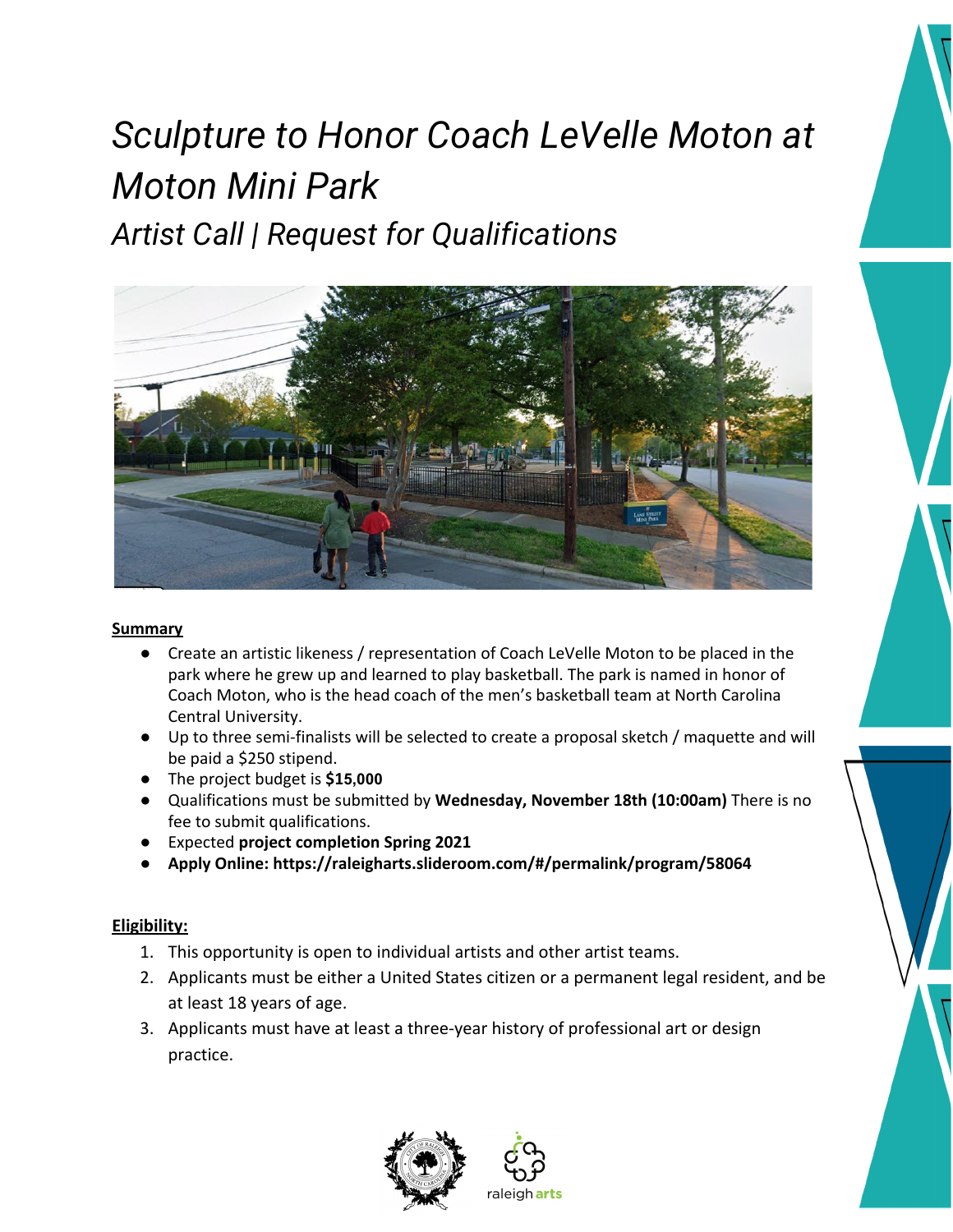- 4. Applicants must have demonstrated experience in the arts through the creation of high-quality work.
- 5. Lead applicants cannot be enrolled in an undergraduate course of study in the visual arts as of January 1, 2020.

## **Budget**

The public art budget for the project is **\$15,000** inclusive of all expenses including: designs, stakeholder meetings, fabrication, installation, insurance, travel, taxes and fees.

# **Project Overview**



Coach LaVelle Moton was born and raised near Lane Street Mini-Park (which is being re-named the Moton Mini-Park in his honor). The park is located in an area of town of rich cultural significance to the black community- near Saint Augustine's University and historically black neighborhoods. As a kid, LaVelle Moton frequented the basketball courts at the park and treated the park as an extension of his own backyard. In this park he learned a respect for the sport and honed his skills as a player. He would ultimately go on to become the head coach of North Carolina Central University.

Coach LeVelle Moton founded the VelleCares foundation to honor and celebrate over 100 Single Mothers each year across the Triangle Community. The event was created to show appreciation for the challenges associated with being a single mother. Additionally, he sponsors the annual LeVelle Moton Back To School Community Day at the Raleigh Boys & Girls Club. The event serves over 700 kids and families each year by providing book bags and school supplies.

# **Public Art Goals and Opportunities**

The artistic likeness of the coach expected to be permanent in nature and made of long lasting materials. The artist will work closely with Coach Moton and the community stakeholder group to collect images and share concepts and maquettes.





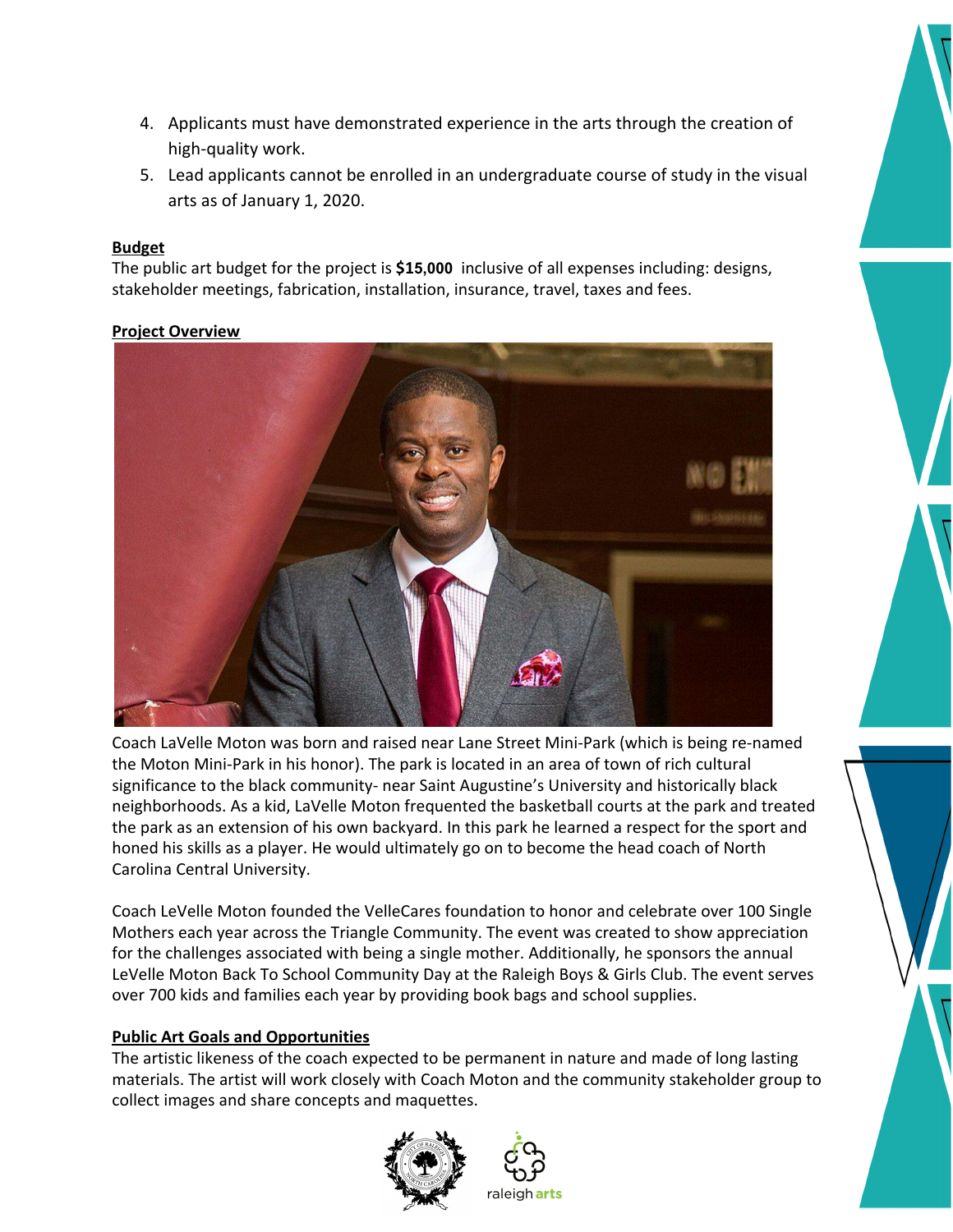

Artists are encouraged to think about innovative ways to include storytelling and contextualization in the artwork.

#### **Selection Criteria and Process**

Selection Criteria and Process Applications submitted in response to this RFQ will be reviewed by the City of Raleigh Public Art Director, who will then forward all complete and eligible applications received by the deadline to the Artist Selection Panel, appointed by the Public Art and Design Board. The Panel may include: a member of the Public Art and Design Board, professional artists and arts professionals, stakeholders from community groups, and representatives from city departments.

The selection process will consist of two stages: During the first stage, the Artist Selection Panel will evaluate qualifications of artists based on three criteria: artistic merit; appropriateness for the project; and how the applicants work engages the site on a social, physical, and cultural level. The Artist Selection Panel will identify up to three finalists to create proposals.

Finalists selected for the Stage 2 proposals will receive a **\$250 stipend** to cover the costs of sketches / samples for the proposals. In addition to reviewing qualifications, panelists will discuss with finalists their prospective approaches to the project.

The Artist Selection Panel will choose the artist for the project and forward that recommendation to the Public Art and Design Board. Upon approval by the Public Art and Design Board, a scope of services and budget will be developed based on the artist's or artist team's approach to the project.

#### **Project Timeline**

Semi-Finalists Selected and Notified: **November 2020** Semi- Finalists Proposal Due: **December 2020** Project Awarded: **December 2020**

RFQ Application Deadline: **WEDNESDAY, November 18, by 10am**

#### **How to Apply**

Apply online using this link: **https://raleigharts.slideroom.com/#/permalink/program/58064**

Artists wishing to be considered must submit the following materials:

#### 1. **Statement of Interest**

A 500 word (or less) statement outlining in general terms how your artwork might translate to this specific project, experience you have working on public art projects, and how you foresee engaging with the community.

#### 2. **Professional Résumé**